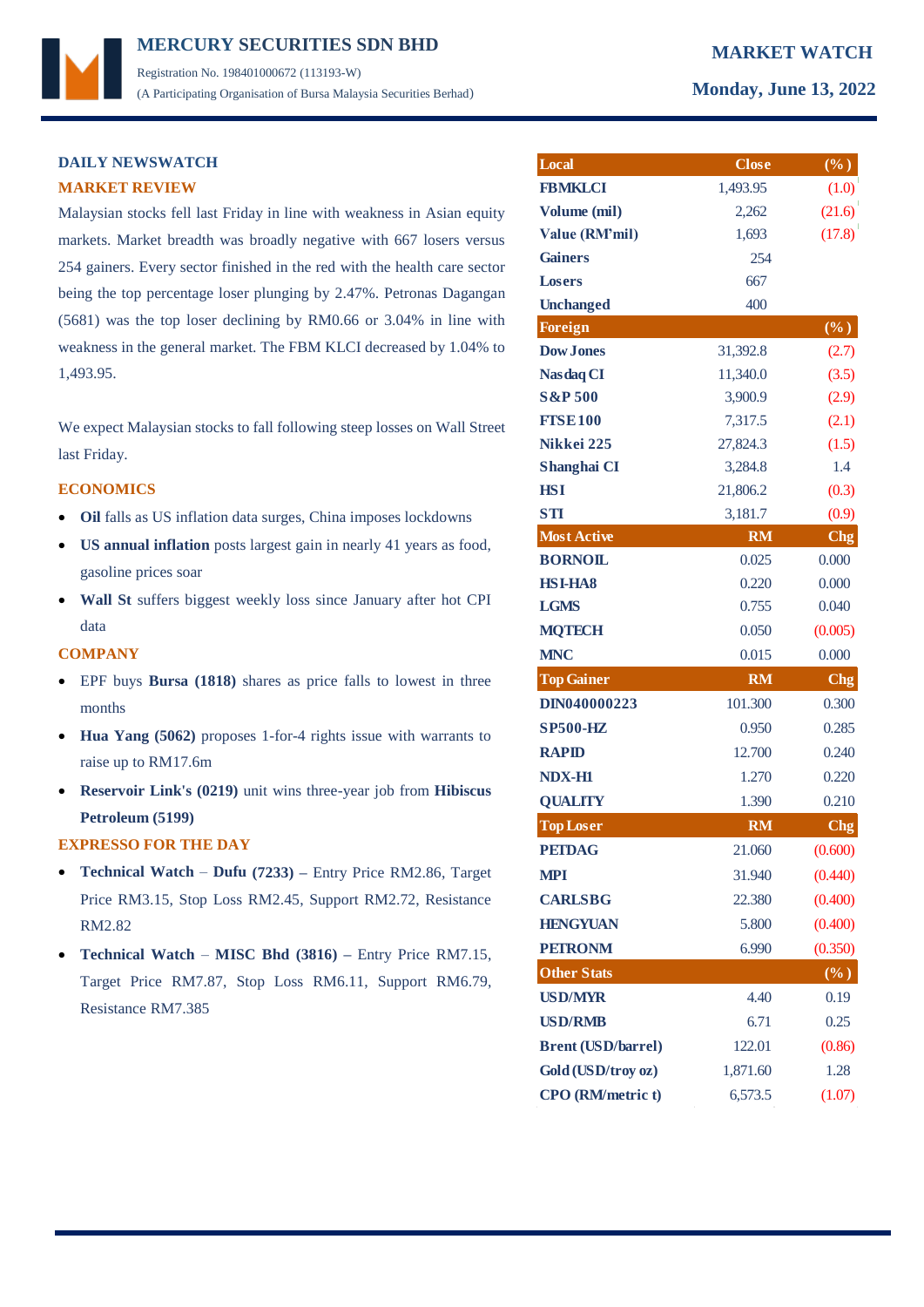

Registration No. 198401000672 (113193-W) (A Participating Organisation of Bursa Malaysia Securities Berhad) **Monday, June 13, 2022**

### **DAILY NEWSWATCH ECONOMICS**

**Oil prices fell** on Friday (June 10) after US consumer prices rose more than expected and China imposed new Covid-19 lockdown measures. (The Edge)

**US consumer prices** accelerated in May as gasoline prices hit a record high and the cost of food soared, leading to the largest annual increase in nearly 40-1/2 years, suggesting that the Federal Reserve could continue with its 50 basis points interest rate hikes through September to combat inflation. (The Edge)

**US stocks** posted their biggest weekly percentage declines since January and ended sharply lower on the day on Friday (June 10) as a steeper-than-expected rise in US consumer prices in May fuelled fears of more aggressive interest rate hikes by the US Federal Reserve. (The Edge)

### **COMPANY**

The Employees Provident Fund has raised its stake in **Bursa Malaysia Bhd (1818)** to 9.54% after buying more shares in the local bourse regulator and operator in recent days on the open market as Bursa's share price fell to its lowest in about three months. (The Edge)

**Hua Yang Bhd (5062)** has proposed to undertake a renounceable rights issue of up to 88 million new shares coupled with free warrants to raise up to RM17.6m. (The Edge)

**Reservoir Link Energy Bhd's (0219)** 60%-owned unit has secured a three-year contract from Hibiscus Petroleum Bhd (5199) to provide services in relation to identifying opportunities for wells production enhancement and rejuvenation. (The Edge)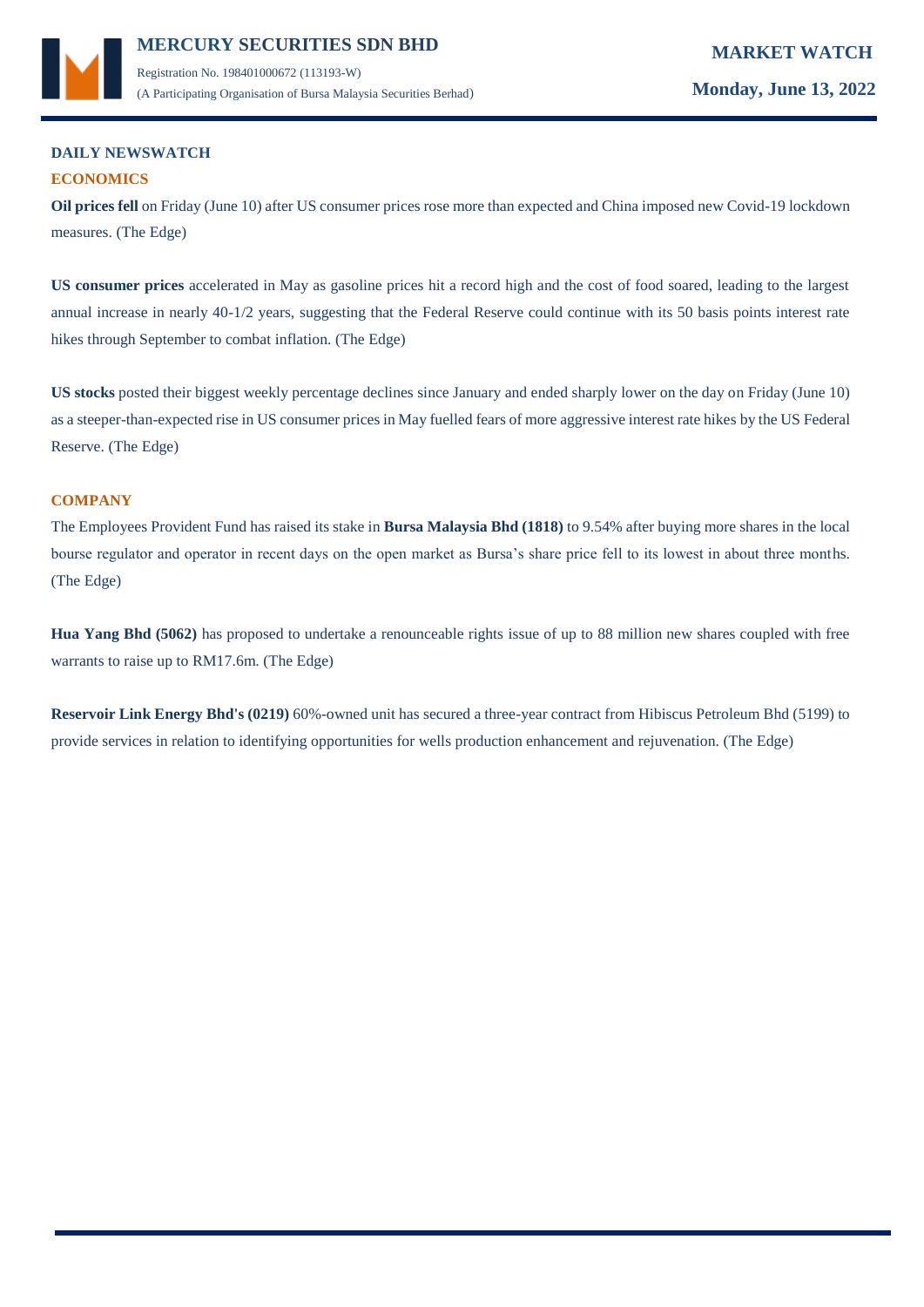Registration No. 198401000672 (113193-W) (A Participating Organisation of Bursa Malaysia Securities Berhad) **Monday, June 13, 2022**

# **Dufu Technology Corp Bhd**

**Technical Watch - "BUY on Potential Continuation"**

**Bloomberg: DUFU MK | KLSE Stock Code: 7233**

### **Main Market Industrial Products & Services Subsector – Industrial Materials**

Dufu Technology Corp Bhd. designs, develops, and manufactures precision machining components, steel molds and stamping components as well as provides marketing and engineering

**Current Price: RM2.86 Target Price: RM3.15**

### **Investment Highlights**

On an uptrend, the stock is currently trading above the MA20. We think there is a potential continuation supported by a bullish engulfing, and a strong momentum on the stock  $(RSI > 60)$ .

With higher volatility as seen from an expanding bollinger band, we think that prices could potentially trade with higher downside risk moving forward. Trading within the 2SD, we project a 10% upside to the current price, expect EMA and SMA to hold moving forward.





### **Fundamentals**

|                                                                                 | $2Y$ Avg $(x)$ | $5Y$ Avg $(x)$ | $10Y$ Avg $(x)$ |  |  |  |
|---------------------------------------------------------------------------------|----------------|----------------|-----------------|--|--|--|
| P/E                                                                             | 32.1           | 20.4           | 16.7            |  |  |  |
| P/B                                                                             | 6.3            | 4.0            | 2.3             |  |  |  |
| P/CF                                                                            | 33.6           | 23.1           | 13.3            |  |  |  |
| P/S                                                                             | 5.9            |                |                 |  |  |  |
| $C_{\rm F}$ $C_{\rm coh}$ flow non choice $C_{\rm o}$ $C_{\rm oloc}$ non choice |                |                |                 |  |  |  |

**Example 1 Example 1 Ronnie Tan Ronnie Tan Ronnie Tan** 

ronnie-tan@mersec.com.my

**Company Overview**

support services.

| <b>Entry Price</b>                | RM2.86                          |
|-----------------------------------|---------------------------------|
| Market Cap (m)                    | RM1,513.4                       |
| 52w high                          | RM4.82                          |
| $52w$ low                         | RM2.02                          |
| <b>Stop Loss</b>                  | RM2.45                          |
| <b>Immediate Support</b>          | RM2.72                          |
| <b>Immediate Resistance</b>       | RM 2.82 (Previous high)         |
| Moving Average (EMA)              | <b>Bullish</b>                  |
| Moving Average (SMA)              | Bearish                         |
| <b>Bollinger Bands (Long Run)</b> | More volatile over the long run |
| <b>RSI</b>                        | <b>Strong Momentum</b>          |
| Volume (4-Weeks Average)          | 2,728,276.0                     |
|                                   |                                 |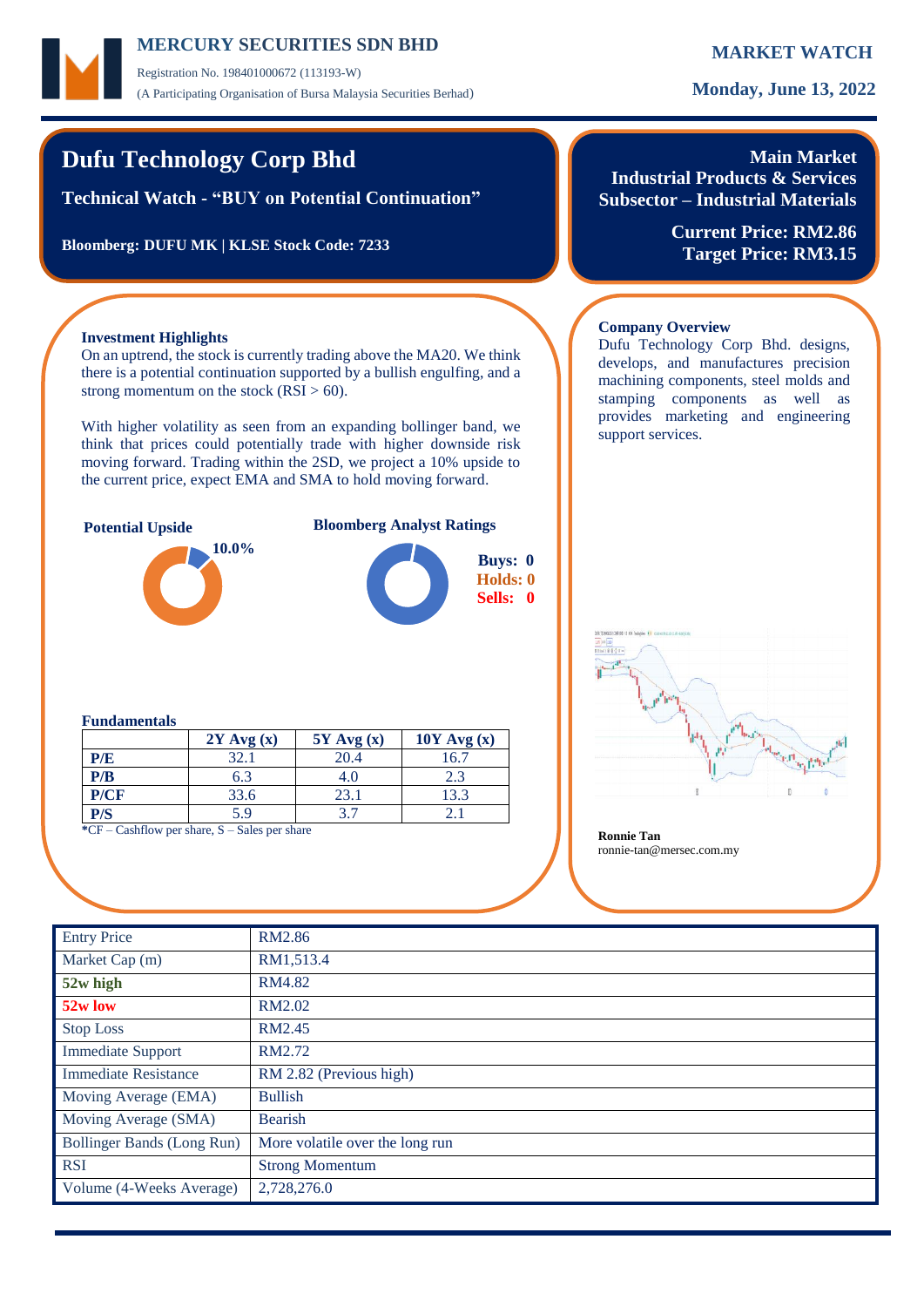Registration No. 198401000672 (113193-W) (A Participating Organisation of Bursa Malaysia Securities Berhad) **Monday, June 13, 2022**

# **MISC Berhad**

**Technical Watch - "BUY on Potential Reversal"**

**Bloomberg: MISC MK | KLSE Stock Code: 3816**

## **Main Market**

**Transportation & Logistics Subsector – Logistic Services**

> **Current Price: RM7.15 Target Price: RM7.87**

### **Investment Highlights**

On a downtrend, the stock is currently trading below the MA20. We think that there is a potential reversal supported by a bullish hammer, coupled with a rising momentum on the stock  $(RSI > 40)$ .

With higher volatility as seen from an expanding bollinger band, we think that prices could potentially trade with higher downside risk. Trading within 2SD, we project a 10% upside to the current price, expect EMA and SMA to crossover moving forward.



### **Company Overview**

MISC Berhad owns ships and operates shipping and related services. Through its subsidiaries, the Company provides trucking, warehousing, and forwarding service, containers and prime movers repair, and container haulage. MISC Berhad also has operation in trucking and launch operator.



# **Fundamentals**

|      | $2Y$ Avg $(x)$ | $5Y$ Avg $(x)$ | $10Y$ Avg $(x)$ |
|------|----------------|----------------|-----------------|
| P/E  | 17.8           | 19.5           | 17.4            |
| P/BV | 0.9            | 0.9            | $1.0\,$         |
| P/CF | 8.0            | 6.7            | 10.7            |
| P/S  | 30             | 3.4            | 30              |

**\***CF – Cashflow per share, S – Sales per share **Ronnie Tan**

ronnie-tan@mersec.com.my

| <b>Entry Price</b>          | RM7.15                          |
|-----------------------------|---------------------------------|
| Market Cap (m)              | RM31,915.8                      |
| 52w high                    | <b>RM7.92</b>                   |
| 52w low                     | RM6.33                          |
| <b>Stop Loss</b>            | RM6.11                          |
| <b>Immediate Support</b>    | RM6.79                          |
| <b>Immediate Resistance</b> | RM7.40 (Previous high)          |
| Moving Average (EMA)        | <b>Bullish</b>                  |
| Moving Average (SMA)        | <b>Bullish</b>                  |
| Bollinger Bands (Long Run)  | More volatile over the long run |
| <b>RSI</b>                  | <b>Rising Momentum</b>          |
| Volume (4-Weeks Average)    | 2,986,579.8                     |
|                             |                                 |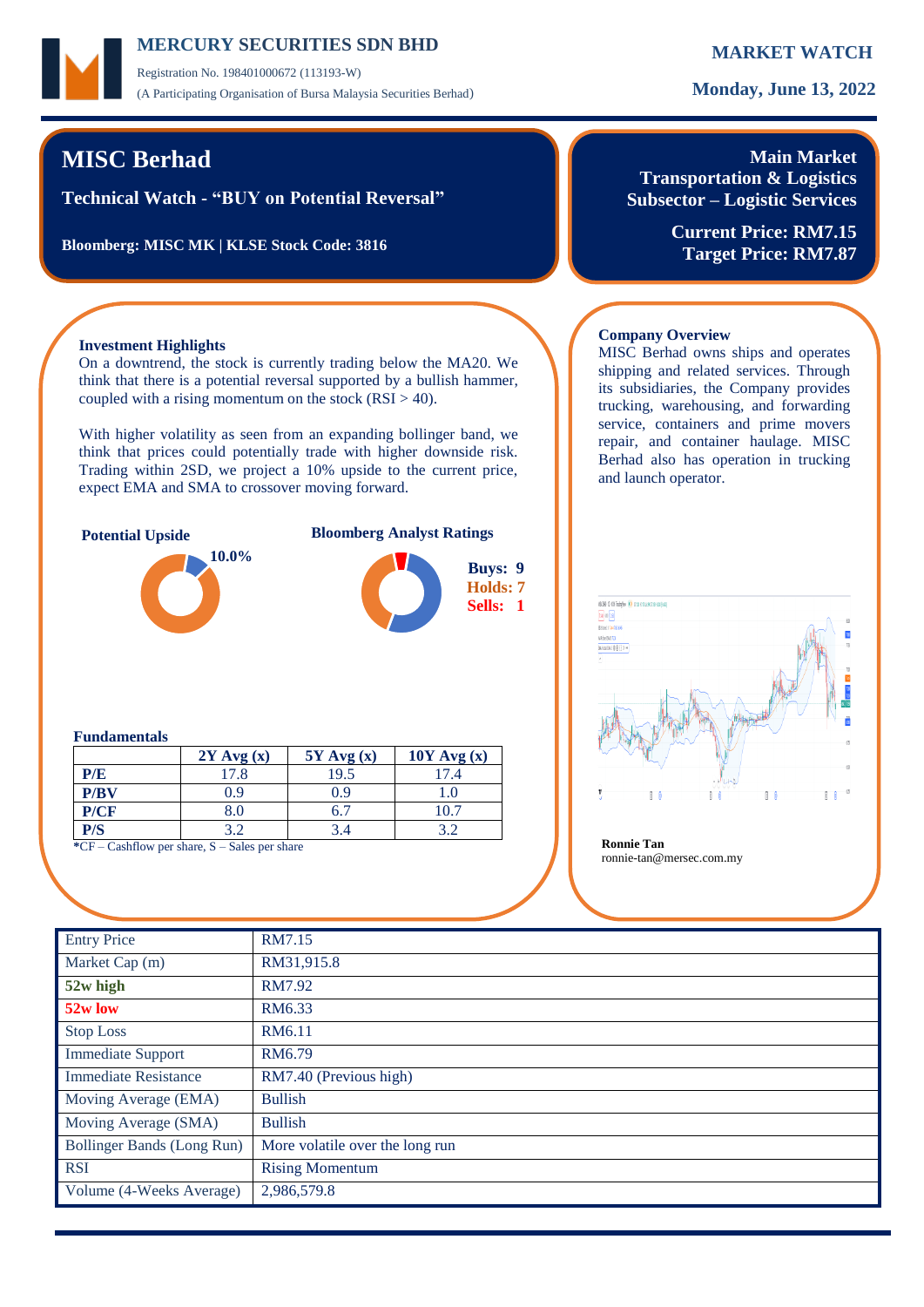

Registration No. 198401000672 (113193-W) (A Participating Organisation of Bursa Malaysia Securities Berhad) **Monday, June 13, 2022**

### **TECHNICAL ANALYSIS SCOREBOARD**

| <b>Recommendation</b><br><b>Date</b> | <b>Stock</b> | Code | Entry<br>(RM) | Prev<br><b>Close</b><br>(RM) | <b>Stop</b><br>Loss<br>(RM) | <b>TP</b><br>(RM) | <b>Day</b><br><b>Change</b><br>$(\sqrt[6]{\bullet})$ | Gain/<br><b>Loss</b><br>from TP<br>$(\frac{6}{6})$ | <b>Remark</b>       |
|--------------------------------------|--------------|------|---------------|------------------------------|-----------------------------|-------------------|------------------------------------------------------|----------------------------------------------------|---------------------|
| 12/5/2022                            | Maybank      | 1155 | 9.080         | 8.840                        | 7.760                       | 9.990             | 0.0                                                  | $-2.6$                                             | ÷.                  |
| 12/5/2022                            | Genp         | 2291 | 8.390         | 7.300                        | 7.170                       | 9.230             | $-2.0$                                               | $-13.0$                                            |                     |
| 13/5/2022                            | Hengyuan     | 4324 | 6.860         | 6.240                        | 5.870                       | 7.550             | $-1.0$                                               | $-9.0$                                             |                     |
| 13/5/2022                            | Sedania      | 0178 | 0.450         | 0.455                        | 0.380                       | 0.500             | $-3.2$                                               | 1.1                                                | <b>SL Triggered</b> |
| 17/5/2022                            | <b>MPI</b>   | 3867 | 31.60         | 33.200                       | 27.02                       | 34.76             | 0.3                                                  | 5.1                                                |                     |
| 17/5/2022                            | Siab         | 0241 | 0.200         | 0.185                        | 0.170                       | 0.220             | $-5.1$                                               | $-7.5$                                             |                     |
| 18/5/2022                            | Sapura       | 5218 | 0.070         | 0.045                        | 0.060                       | 0.080             | $-10.0$                                              | $-35.7$                                            | TP Achieved         |
| 18/5/2022                            | Dsonic       | 5216 | 0.570         | 0.575                        | 0.490                       | 0.630             | $-0.9$                                               | 0.9                                                |                     |
| 19/5/2022                            | GentingBhd   | 3182 | 4.620         | 5.340                        | 3.950                       | 5.080             | 2.5                                                  | 15.6                                               |                     |
| 19/5/2022                            | Penta        | 7160 | 3.690         | 3.830                        | 3.150                       | 4.060             | 0.8                                                  | 3.8                                                |                     |
| 20/5/2022                            | GentingBhd   | 3182 | 4.880         | 5.340                        | 4.650                       | 5.350             | 2.5                                                  | 9.4                                                |                     |
| 20/5/2022                            | Hengyuan     | 4324 | 7.230         | 6.240                        | 6.180                       | 7.950             | $-1.0$                                               | $-13.7$                                            | <b>SL Triggered</b> |
| 23/5/2022                            | Caely        | 7154 | 0.410         | 0.390                        | 0.350                       | 0.450             | $-2.5$                                               | $-4.9$                                             |                     |
| 23/5/2022                            | Flbhd        | 5197 | 1.520         | 1.420                        | 1.300                       | 1.670             | $-0.7$                                               | $-6.6$                                             |                     |
| 24/5/2022                            | GentingBhd   | 3182 | 4.900         | 5.340                        | 4.190                       | 5.390             | 2.5                                                  | 9.0                                                |                     |
| 24/5/2022                            | <b>GOB</b>   | 1147 | 0.310         | 0.320                        | 0.260                       | 0.340             | 1.6                                                  | 3.2                                                | <b>SL Triggered</b> |
| 25/5/2022                            | Tambun       | 5191 | 1.020         | 0.935                        | 0.870                       | 1.120             | 2.2                                                  | $-8.3$                                             |                     |
| 25/5/2022                            | <b>SCGM</b>  | 7247 | 2.400         | 2.350                        | 2.050                       | 2.640             | 0.0                                                  | $-2.1$                                             |                     |
| 26/5/2022                            | Genetec      | 0104 | 2.390         | 2.370                        | 2.040                       | 2.630             | 0.4                                                  | $-0.8$                                             |                     |
| 26/5/2022                            | <b>Bumi</b>  | 5210 | 0.440         | 0.450                        | 0.380                       | 0.480             | 1.1                                                  | 2.3                                                |                     |
| 27/5/2022                            | Choobee      | 5797 | 2.360         | 2.190                        | 2.020                       | 2.600             | 1.4                                                  | $-7.2$                                             |                     |
| 27/5/2022                            | <b>EPMB</b>  | 7773 | 1.100         | 1.020                        | 0.940                       | 1.210             | $-2.9$                                               | $-7.3$                                             |                     |
| 30/5/2022                            | Jag          | 0024 | 0.390         | 0.350                        | 0.320                       | 0.430             | $-2.8$                                               | $-10.3$                                            |                     |
| 30/5/2022                            | Padini       | 7052 | 3.200         | 3.630                        | 2.800                       | 3.520             | 0.8                                                  | 13.4                                               |                     |
| 31/5/2022                            | Hexind       | 0161 | 0.320         | 0.355                        | 0.270                       | 0.350             | $-4.1$                                               | 10.9                                               |                     |
| 31/5/2022                            | <b>Myeg</b>  | 0138 | 0.890         | 0.915                        | 0.760                       | 0.980             | 0.0                                                  | 2.8                                                |                     |
| 1/6/2022                             | PIE          | 7095 | 3.050         | 3.360                        | 2.610                       | 3.360             | 5.0                                                  | 10.2                                               |                     |
| 1/6/2022                             | Hextar       | 5151 | 1.670         | 1.610                        | 1.430                       | 1.840             | $-0.6$                                               | $-3.6$                                             |                     |
| 2/6/2022                             | GentingBhd   | 3182 | 5.200         | 5.340                        | 4.450                       | 5.720             | 2.5                                                  | $2.7\,$                                            |                     |
| 2/6/2022                             | Scientex     | 4731 | 3.710         | 3.600                        | 3.170                       | 4.080             | $-0.8$                                               | $-3.0$                                             |                     |
| 3/6/2022                             | Guan         | 5102 | 2.610         | 2.570                        | 2.219                       | 2.880             | $-1.5$                                               | $-1.5$                                             |                     |
| 3/6/2022                             | Inari        | 0166 | 2.810         | 2.760                        | 2.400                       | 3.090             | $-1.1$                                               | $-1.8$                                             |                     |
| 7/6/2022                             | Sedania      | 0178 | 0.460         | 0.455                        | 0.390                       | 0.500             | $-3.2$                                               | $-1.1$                                             |                     |
| 7/6/2022                             | Jtiasa       | 4383 | 0.760         | 0.740                        | 0.650                       | 0.830             | $-0.7$                                               | $-2.6$                                             |                     |
| 8/6/2022                             | <b>AEON</b>  | 6599 | 1.530         | 1.560                        | 1.310                       | 1.680             | 0.0                                                  | 2.0                                                |                     |
| 8/6/2022                             | <b>Bonia</b> | 9288 | 2.700         | 2.690                        | 2.310                       | 2.870             | $-1.1$                                               | $-0.4$                                             |                     |
| 9/6/2022                             | F&N          | 3689 | 22.550        | 20.500                       | 17.530                      | 20.500            | 3.5                                                  | $-9.1$                                             |                     |
| 9/6/2022                             | PIE          | 7095 | 3.700         | 3.360                        | 2.870                       | 3.360             | 5.0                                                  | $-9.2$                                             |                     |
| 10/6/2022                            | Dufu         | 7233 | 2.86          | 2.900                        | 2.45                        | 3.15              | 5.5                                                  | 1.4                                                |                     |
| 10/6/2022<br>*TP=Target Price        | <b>MISC</b>  | 3816 | 7.15          | 7.200                        | 6.11                        | 7.87              | 1.3                                                  | 0.7                                                |                     |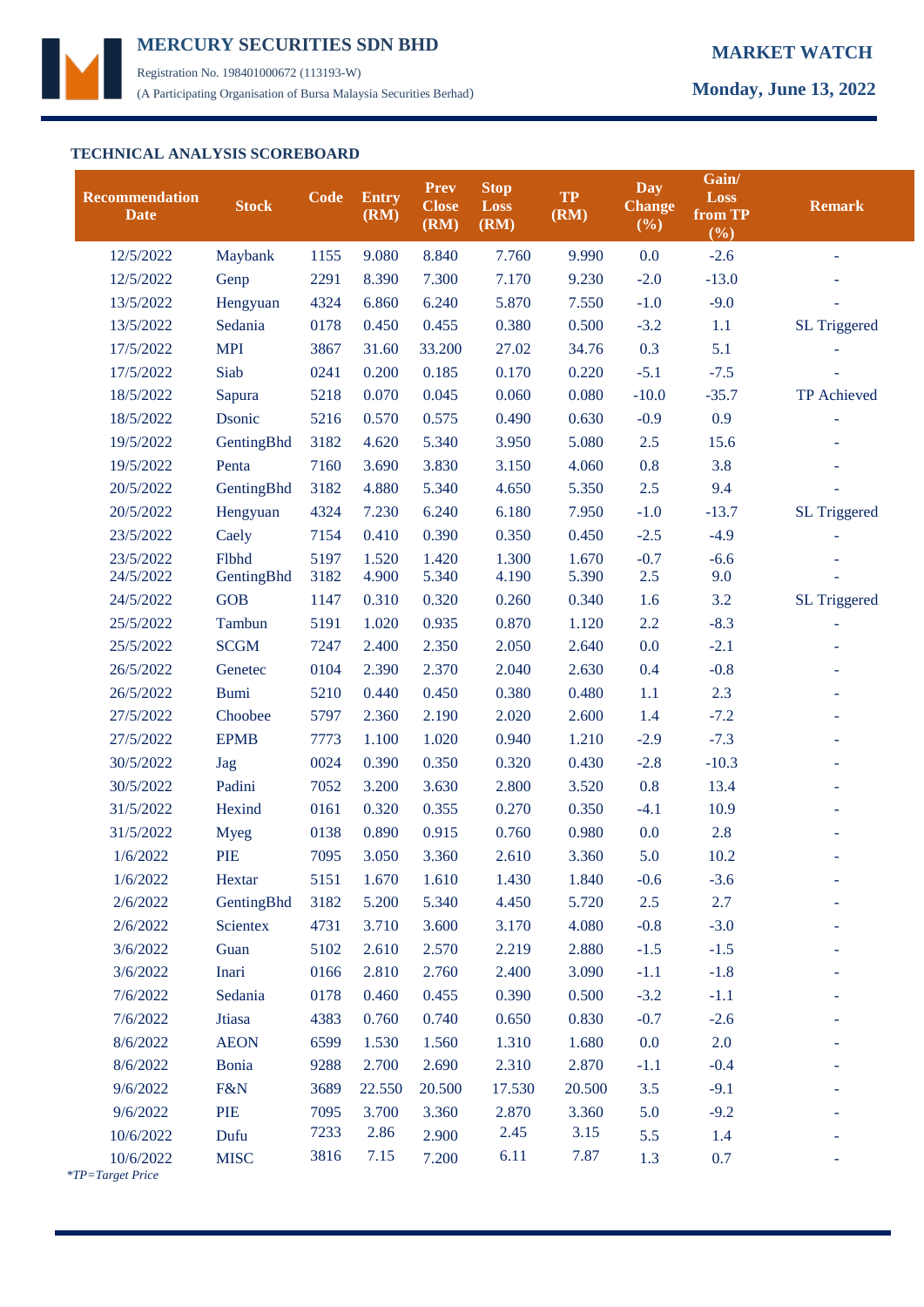

Registration No. 198401000672 (113193-W) (A Participating Organisation of Bursa Malaysia Securities Berhad) **Monday, June 13, 2022**

### **STOCK SELECTION BASED ON DIVIDEND YIELD**

| TOCK SELECTION BASED ON DIVIDEND THELD<br><b>Company</b> | <b>Sector</b> | <b>Price</b><br><b>RM</b> | <b>Dividend / Share</b><br><b>RM</b> | <b>Dividend Yield</b><br>(%) |
|----------------------------------------------------------|---------------|---------------------------|--------------------------------------|------------------------------|
| <b>AmFirst REIT</b>                                      | <b>REIT</b>   | 0.385                     | 0.04                                 | 10.0                         |
| <b>SHL Consolidated Bhd</b>                              | Property      | 1.980                     | 0.18                                 | 9.1                          |
| <b>British American Tobacco Malay</b>                    | Consumer      | 11.920                    | 0.91                                 | 7.6                          |
| <b>UOA REIT</b>                                          | <b>REIT</b>   | 1.180                     | 0.09                                 | 7.3                          |
| Al-'Aqar Healthcare REIT                                 | <b>REIT</b>   | 1.210                     | 0.09                                 | 7.2                          |
| Pharmaniaga Bhd                                          | Consumer      | 0.640                     | 0.05                                 | 7.2                          |
| Uchi Technologies Bhd                                    | Industrial    | 3.070                     | 0.20                                 | 6.5                          |
| Amanahraya REIT                                          | <b>REIT</b>   | 0.645                     | 0.04                                 | 6.9                          |
| <b>Malayan Banking Bhd</b>                               | Finance       | 8.780                     | 0.56                                 | 6.4                          |
| Matrix Concepts Holdings Bhd                             | Property      | 2.390                     | 0.14                                 | 6.0                          |
| Capitaland Malaysia Trust                                | <b>REIT</b>   | 0.580                     | 0.03                                 | 5.9                          |
| Magnum Bhd                                               | Consumer      | 1.760                     | 0.10                                 | 5.8                          |
| Malaysia Building Society Bhd                            | Finance       | 0.600                     | 0.03                                 | 5.8                          |
| Hong Leong Industries Bhd                                | Industrial    | 8.910                     | 0.52                                 | 5.8                          |
| Globetronics Technology BHD                              | Technology    | 1.270                     | 0.07                                 | 5.2                          |

*Source: Bloomberg*

*User guide: Mercury Securities compile a list of dividend stocks for conservative long term passive investors looking for regular income while keeping the investment intact.*

*Methodology: The list below is made up of stocks that pay high dividend (Estimate dividend yield >4%) and paying dividend consistently (Paid dividend for the last 3 years*)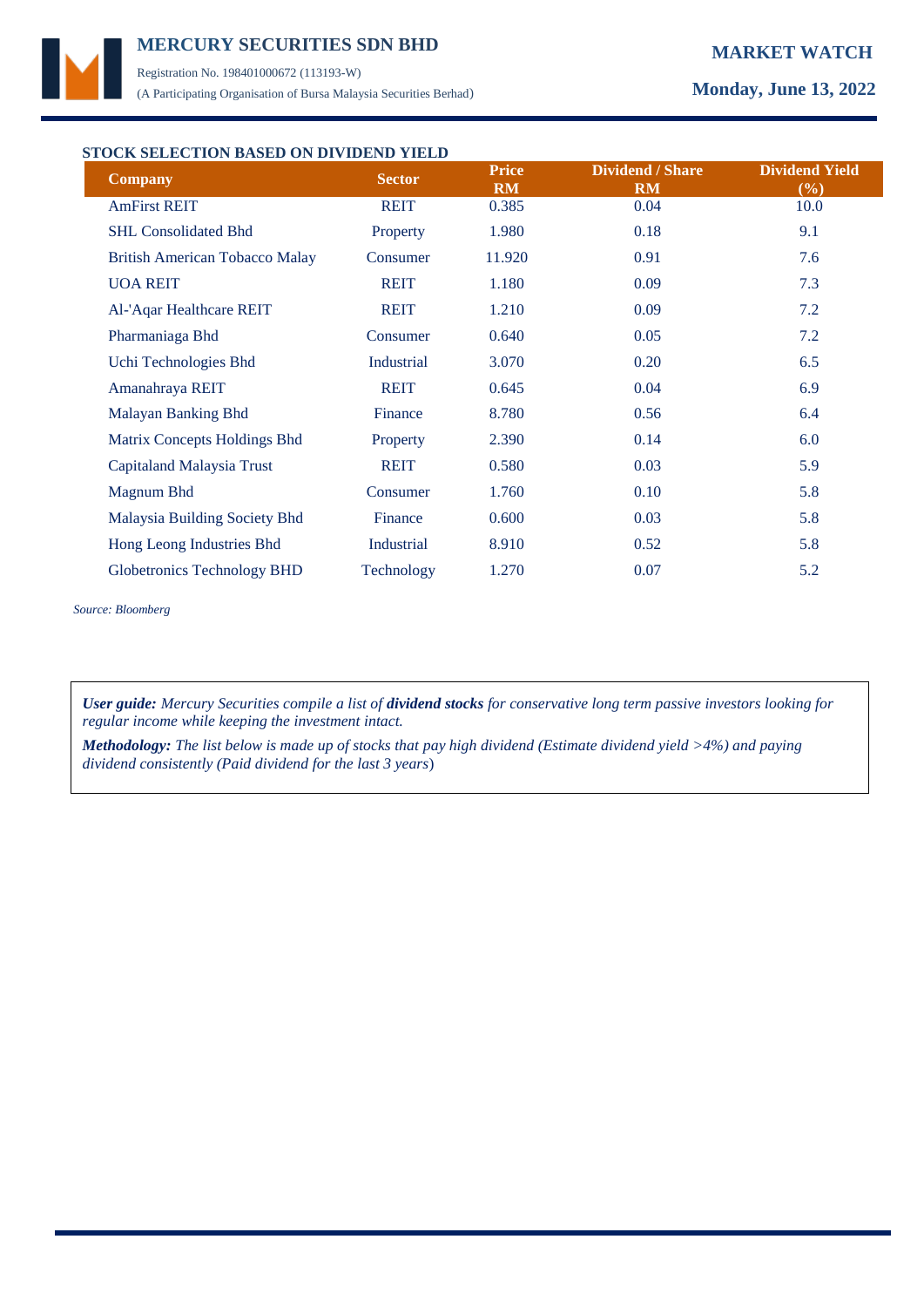

### **SECTORIAL VALUATION**

The chart below depicts the performance of the respective KLCI sectors over a five-year period including the current and forward P/E. The sector's performance is ranked against each other based on absolute returns for that particular year. The user can track the historical performance of respective sectors and notice that the technology sector is the best performing sector over a five-year period between 2016 and 2020 with a compound annual growth rate. The user will also be able to identify sector value based on the current P/E and the corresponding 5-year high, low and average P/E. For example, finance sector PE is currently at 11.4 times against 5-year average P/E of 12.2 times, suggesting financials valuation is in line with the average of 12.2 times.

| <b>Index</b>     | <b>Return</b><br>(%) | <b>Valuation P/E</b><br>(X) |                          |                          |                          |              |
|------------------|----------------------|-----------------------------|--------------------------|--------------------------|--------------------------|--------------|
|                  | <b>YTD</b>           |                             | 5 - Years                |                          | <b>Current</b>           | $1 Yr - Fwd$ |
|                  |                      | <b>High</b>                 | Low                      | Avg                      |                          |              |
| <b>KLCI</b>      | (4.3)                | 21.3                        | 15.0                     | 17.5                     | 15.0                     | 13.0         |
| Finance          | 5.8                  | 13.0                        | 11.5                     | 12.5                     | 12.7                     | 9.9          |
| Property         | (5.4)                | 13.8                        | 11.2                     | 12.4                     | 12.9                     | 10.3         |
| Plantation       | 16.2                 | 94.6                        | 9.8                      | 43.5                     | 9.8                      | 14.2         |
| Consumer         | (0.7)                | 25.6                        | 12.0                     | 21.4                     | 12.0                     | 14.5         |
| Technology       | (29.9)               | 29.8                        | 19.1                     | 24.4                     | 22.9                     | 21.7         |
| Construction     | 3.9                  | 22.2                        | 15.0                     | 18.2                     | 15.0                     | 11.6         |
| Energy           | 12.4                 | $\overline{\phantom{a}}$    | $\equiv$                 | $\blacksquare$           | 11.4                     | 9.9          |
| Health care      | (21.8)               | 52.6                        | 9.4                      | 31.0                     | 9.4                      | 22.6         |
| <b>Ind Prod</b>  | (4.7)                | 38.6                        | 10.6                     | 23.8                     | 10.6                     | 11.5         |
| <b>REIT</b>      | 3.1                  | ÷                           | $\overline{\phantom{a}}$ | $\blacksquare$           | 28.5                     | 16.4         |
| Telco            | (10.2)               | 25.1                        | 22.6                     | 23.9                     | 22.6                     | 16.8         |
| Transportations  | (1.7)                | ÷                           | $\overline{\phantom{a}}$ | $\overline{\phantom{a}}$ | $\overline{\phantom{a}}$ | 16.6         |
| <b>Utilities</b> | (1.4)                | ۰                           |                          |                          | 14.9                     | 12.7         |

 *Source: Bloomberg*